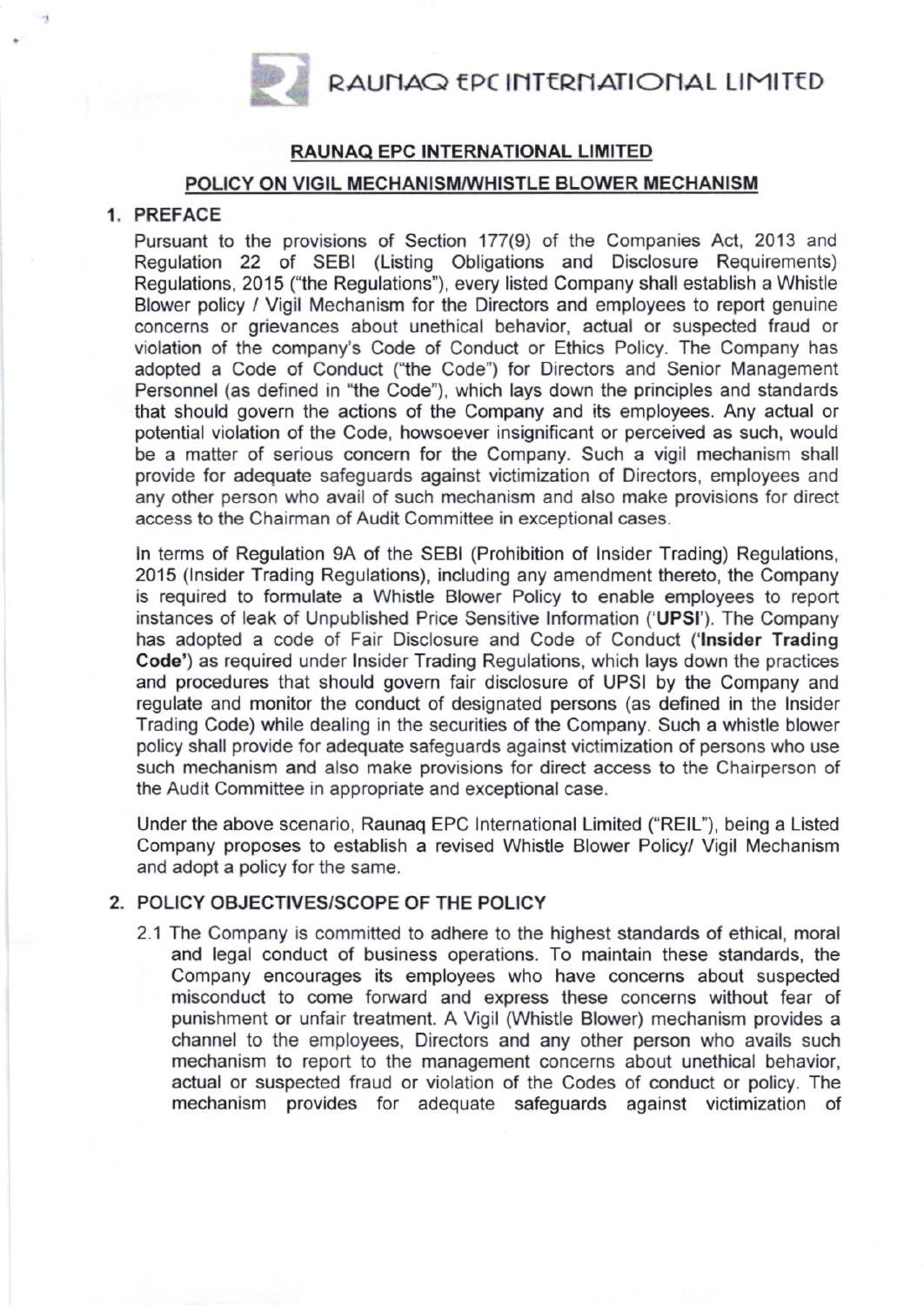# RAUNAQ EPC INTERNATIONAL LIMITED

employees, Directors and any other person who avails such mechanism and also provide for direct access to the Chairman of the Audit Committee in exceptional cases.

2.2 This Policy intends to cover serious concerns that could have grave impact on the operations and performance of the business of the Company and malpractices and events which have taken place / suspected to have taken place, misuse or abuse of authority. fraud or suspected fraud, violation of company rules, manipulations, negligence causing danger to public health and safety, misappropriation of monies, and other matters or activity on account of which the interest of the Company is affected and formally reported by whisfle blowers concerning its employees. The policy neither releases employees from their duty of confidentiality in the course of their work, nor is it a route for taking up a grievance about a personal situation.

## 3. DEFINITIONS

r(

- 3.1 "Alleged wrongful conduct" shall mean violation of law, infringement of Company's code of conduct or ethics policies, mismanagement misappropriation of monies, actual or suspected fraud, substantial and specific danger to public health and safety or abuse of authority.
- 3.2 "Unethical & improper practices" shall mean:
	- . An act, which does not confim to approved standard of social and professional behaviour;
	- An act, which leads to unethical business practices;
	- . lmproper refers to unethical conduct;
	- . Breach of etiquette or morally offensive bohaviour, etc.
- 3.3 "Audit Committee" means the Audit Committee constituted by the Board of Directors of the Company in accordance with Section 177 of the Companies Act, 2013 read with Regulation 18 of the Regulations.
- 3.4 "Board'means the Board of Directors of the Company.
- 3.5 "Chairman" means the Chairman of the Board of Directors of the Company.
- 3.6 "Company" means Raunaq EPC lnternational Limited and all its offices.
- 3.7 "Code" means Code of Conduct for Directors and Senior Management Personnel (as defined in "the Code") adopted by Raunag EPC International Limited.
- 3.8 "Employeo" means all the present employees and whole time Directors of the Company (Whether working in lndia or abroad).